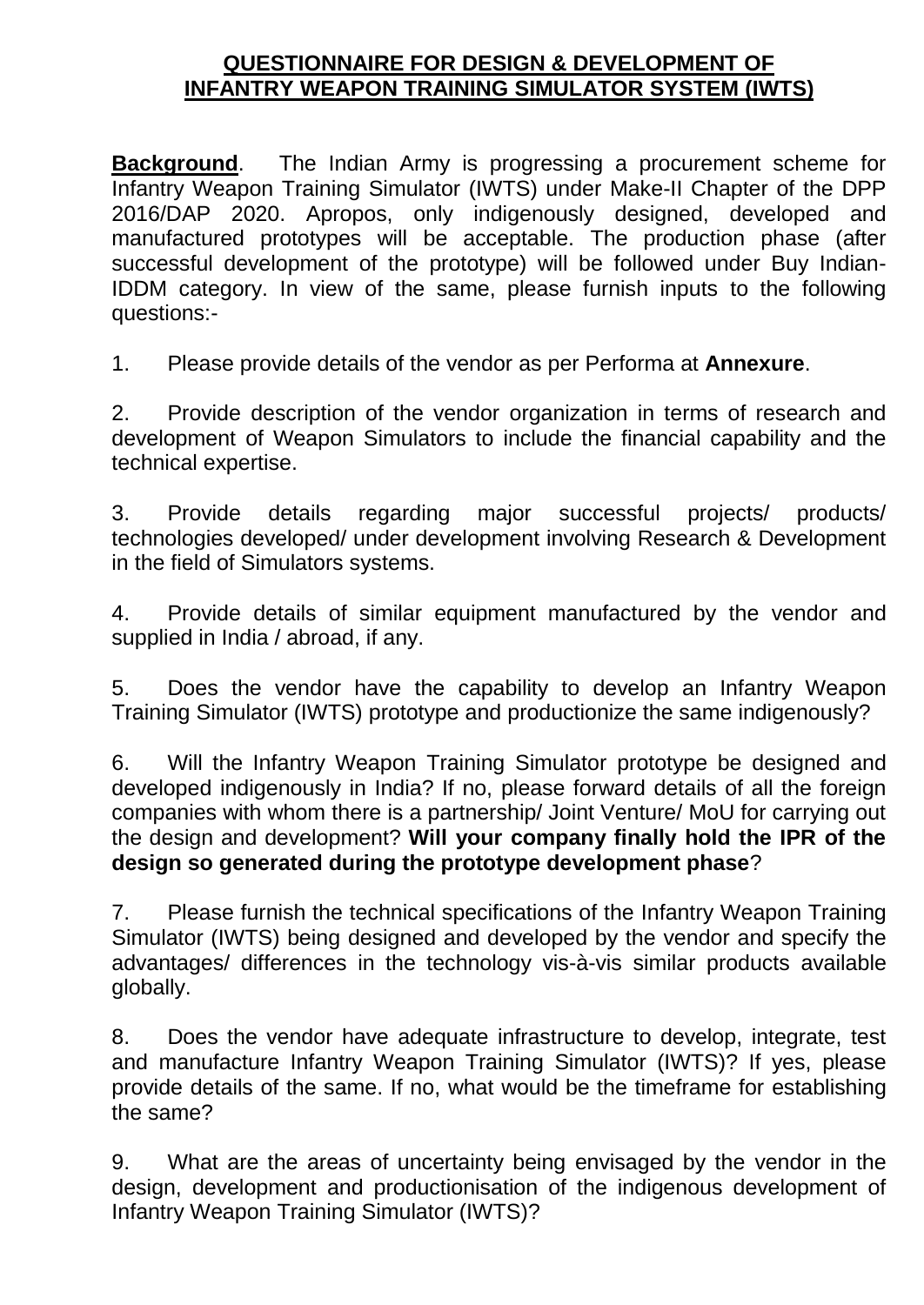10. What is the approximate indigenous content the vendor will be able to achieve? Give a breakdown of the indigenous content (in terms of cost percentages) at both Prototype Development Stage and Production Stage.

11. What are the major components/systems/sub-systems that will be indigenously manufactured by the vendor? What will be the source of acquisition for the remaining components/systems/sub-systems (details of the source firms may be specified indicating whether the source firms are domestic/ex-import)?

12. What is the modus operandi of Transfer of Technology (ToT) of the imported technology to achieve self-reliance?

13. What are the anticipated timelines (in years) for development of the prototype and production? Specify the timelines separately for each.

14. What are the quantities that can be manufactured per year during production?

15. Does the vendor have the ability to sustain the IWTS system throughout its life cycle?

16. What are the vendor's recommended list of Special Maintenance Tools (SMTs), Special Test Equipment's (STEs), Test Jigs (TJs) and fixtures that would be required for maintenance support for its life cycle?

17. If the vendor proposes on Annual Maintenance Contract (AMC), what would be the likely cost of the same in terms of percentage of the cost of procurement?

18. How will the vendor ensure continuous supply of spares for the system, especially for those components being procured ex-import, if any?

19. What type of proposed training manuals (User, QA & Maintenance) will be provided by the vendor? What will be the proposed training schedule for conduct of training (User, QA & Maintenance)?

20. What are the likely costs for design and development of the Infantry Weapon Training Simulator (IWTS) Prototype?

21. What will be the approximate budgetary cost for manufacture of 66 training simulators at Production Stage?

22. What are the proprietary technologies incorporated in the system being developed? Are the proprietary technologies indigenous or ex-import? If eximport, will the foreign vendor transfer the technology? Clarify the issues of Intellectual Property Rights (IPR) for the Infantry Weapon Training Simulator (IWTS).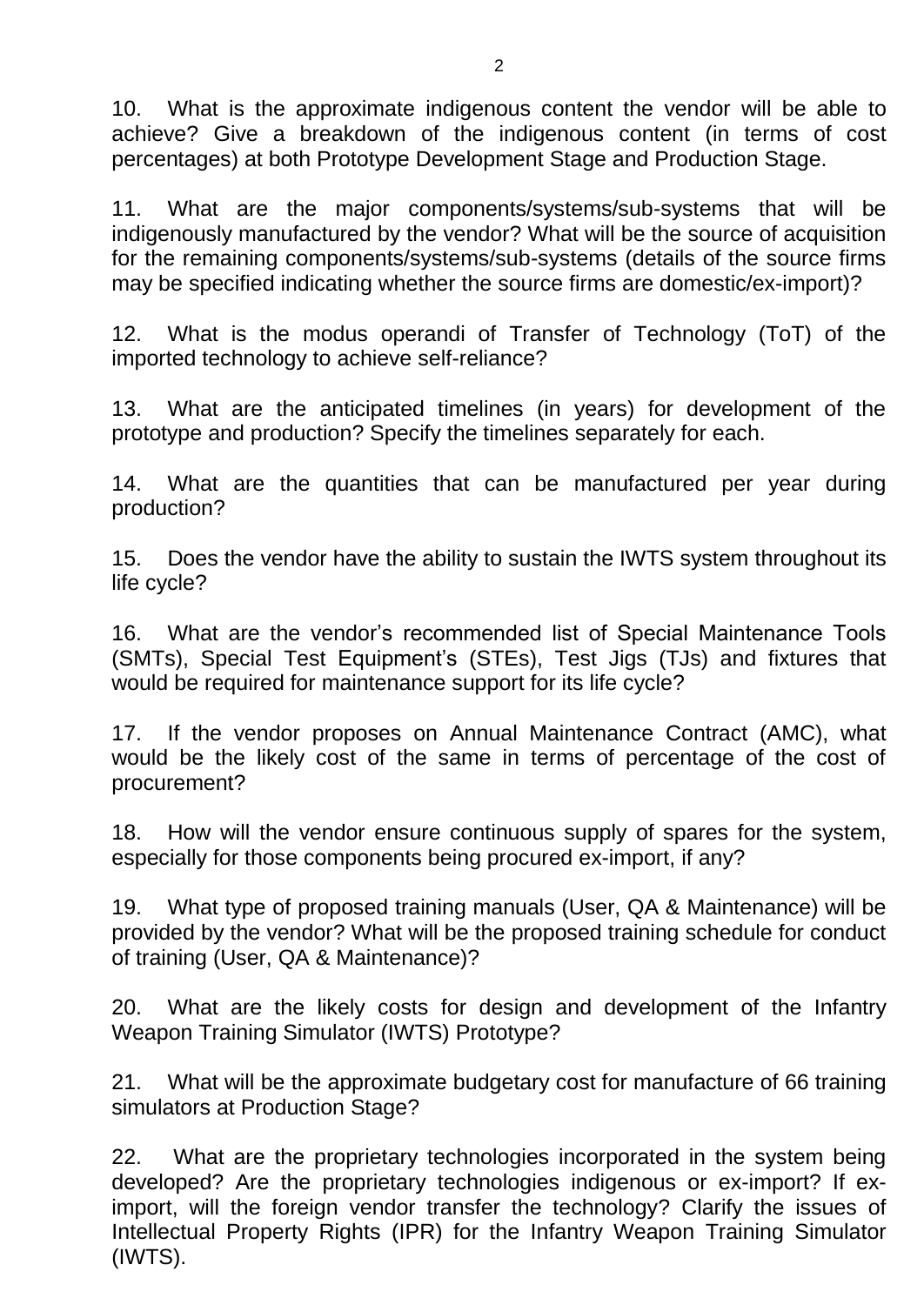23. Is the vendor willing to transfer the technology to any DPSUs in future? If yes, will the ToT include the proprietary technologies?

24. Does the vendor have a valid Government Industrial Licence for design, development and manufacture of Infantry Weapon Training Simulator (IWTS) including its ammunitions/batteries/chargers/accessories in India?

25. Please provide compliance to industry standards.

- (i) ISO 9002 2008/2015.
- (ii) ISO 2000 for service management.
- (iii) ISO 27000 for information security.
- 26. Will the vendor provide upgrades to the system being developed?

27. Will the vendor also carry out necessary R&D on the future generations of IWTS systems?

28. Any additional details in respect of the proposed development carried out may be provided.

29. Any other details which the vendor would like to bring before the Feasibility Study may be provided.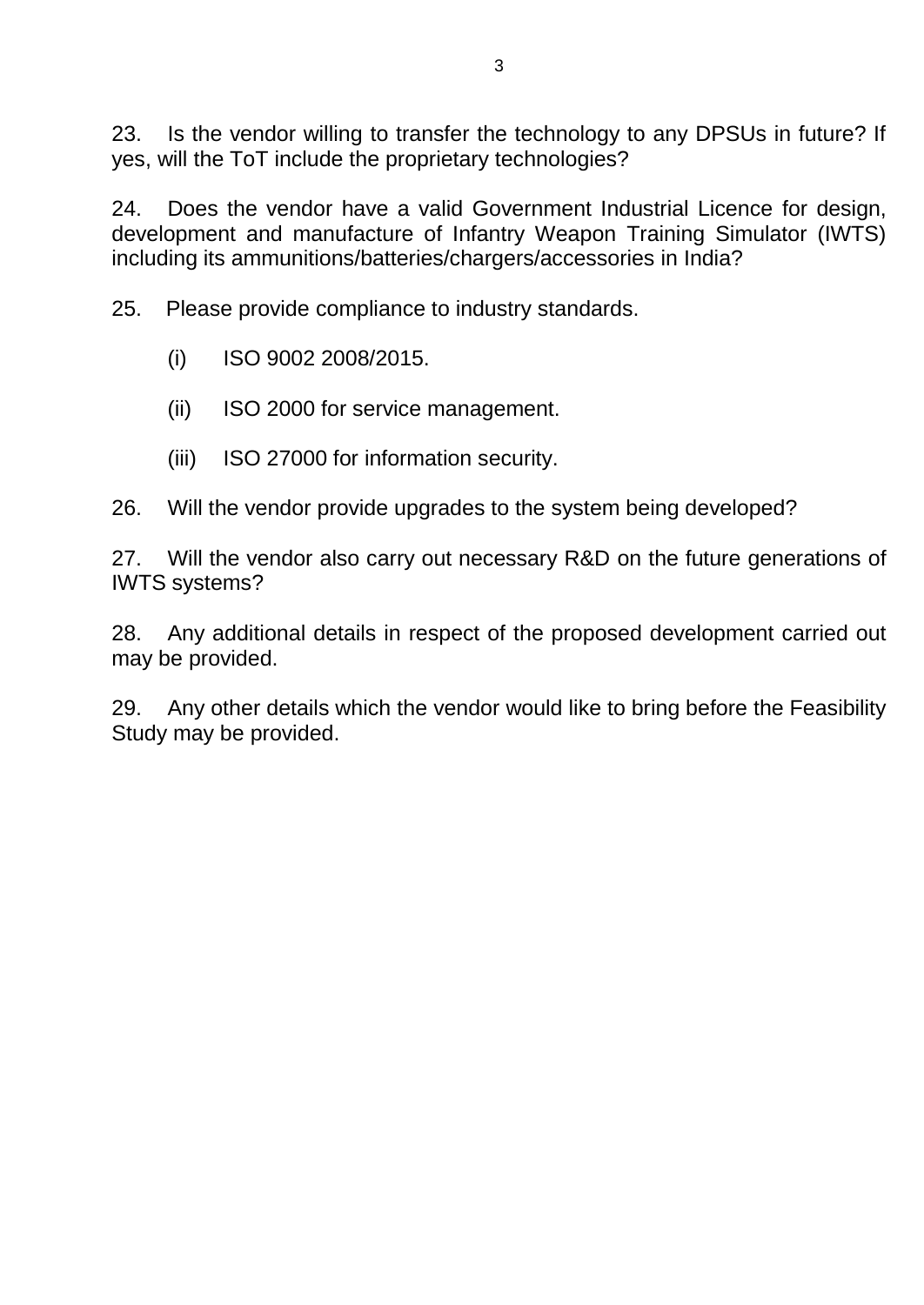#### **Annexure (Refers to Para 1 of IWTS Questionnaire)**

# **INFORMATION PROFORMA (INDIAN VENDORS)**

1. **Name of the Vendor/Company/Firm**. (Company profile including Share Holding pattern, in brief, to be attached)

| 2. | <b>Type</b> (Tick the relevant category).      |                                                                                  |  |        |
|----|------------------------------------------------|----------------------------------------------------------------------------------|--|--------|
|    |                                                | <b>Original Equipment Manufacturer (OEM)</b>                                     |  | Yes/No |
|    |                                                | Authorised Vendor of foreign Firm<br>(attach details, if yes)                    |  | Yes/No |
|    |                                                |                                                                                  |  |        |
| 3. |                                                | <b>Contact Details.</b>                                                          |  |        |
|    |                                                | Postal Address:                                                                  |  |        |
|    |                                                | City:__________________________________State: __________________________________ |  |        |
|    |                                                |                                                                                  |  |        |
|    |                                                | Fax: URL/Web Site: UNERENT CONTINUES                                             |  |        |
|    | Local Branch/Liaison Office in Delhi (if anv). |                                                                                  |  |        |
| 4. |                                                |                                                                                  |  |        |
|    |                                                | Name & Address :------------------------------                                   |  |        |
|    |                                                | Pin code : --------------------------                                            |  |        |
|    |                                                | Tele :-------------------------                                                  |  |        |
|    | Fax:                                           |                                                                                  |  |        |
| 5. |                                                | <b>Financial Details.</b>                                                        |  |        |
|    | (a)                                            | Category of Industry (Large/Medium/Small Scale/Start up):                        |  |        |
|    | (b)                                            | $--$ (in INR)<br>Annual turnover:                                                |  |        |
|    | (c)                                            | Number of employees in firm:                                                     |  |        |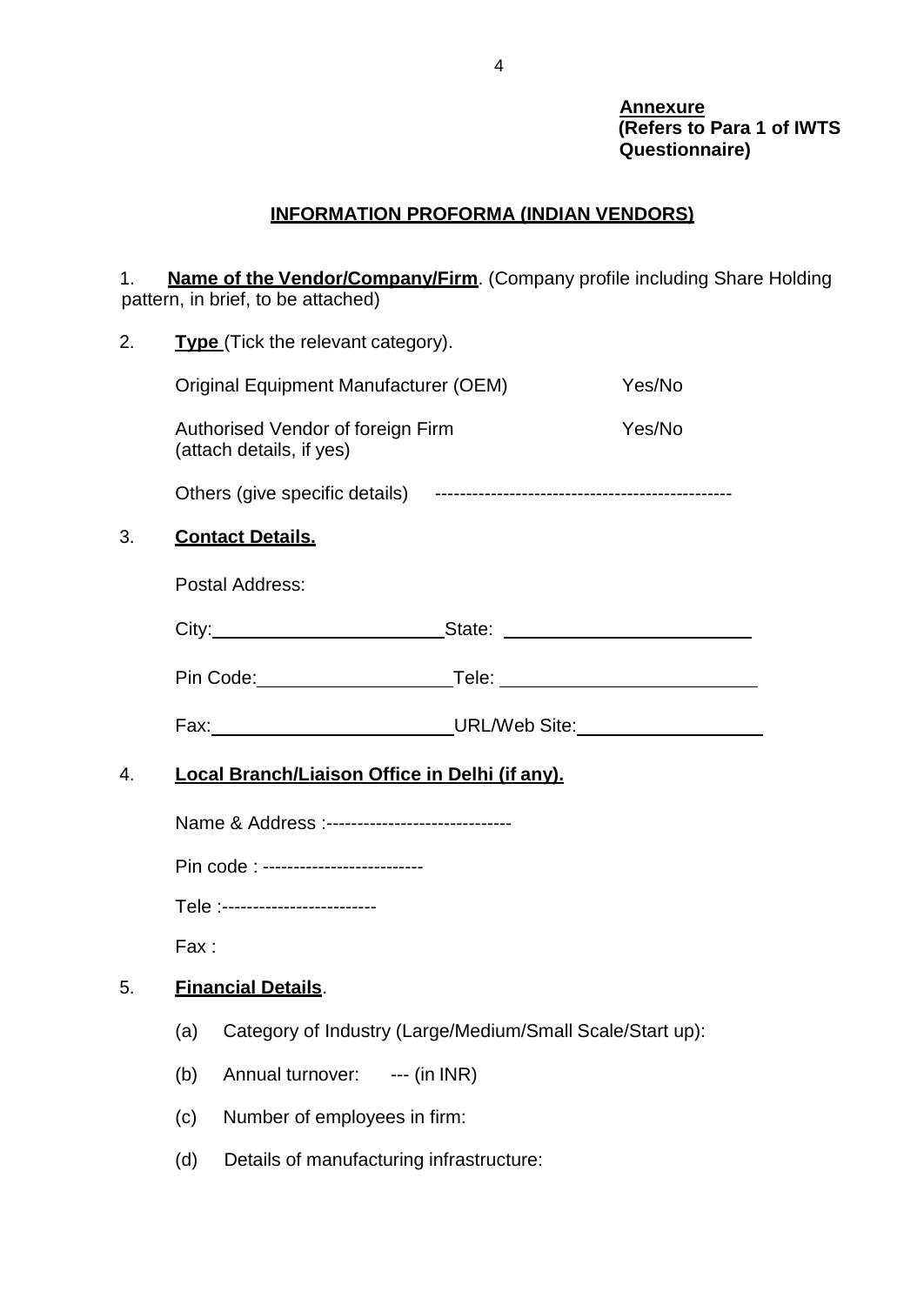(e) Earlier contracts with Indian Ministry of Defence/Government agencies:

| <b>Contract Number</b> | Equipment | Quantity | Cost |
|------------------------|-----------|----------|------|
|                        |           |          |      |

### 6. **Certification by Quality Assurance Organisation.**

| Name of<br>Agency | Certification | Applicable from<br>(Date & Year) | Valid till (Date &<br>Year) |
|-------------------|---------------|----------------------------------|-----------------------------|
|                   |               |                                  |                             |
|                   |               |                                  |                             |

#### 7. **Details of Registration.**

| Agency                   | Registration No   Validity (Date) | Equipment |
|--------------------------|-----------------------------------|-----------|
|                          |                                   |           |
| DGS&D                    |                                   |           |
| DGQA/DGAQA/DGNAI         |                                   |           |
| <b>OFB</b>               |                                   |           |
| <b>DRDO</b>              |                                   |           |
| Any other                |                                   |           |
| <b>Government Agency</b> |                                   |           |

#### 8. **Membership of FICCI/ASSOCHAM/CII or other Industrial Associations.**

- (a) Name of Organisation.
- (b) Membership Number.

#### 9. **Equipment/Product Profile** (to be submitted for each product separately):-

(a) Name of Product: (IDDM Capability be indicated against the product) (Should be given category wise for e.g. all products under night vision devices to be mentioned together)

- (b) Description (attach technical literature):
- (c) Whether OEM or Integrator:
- (d) Name and address of Foreign collaborator (if any):
- (e) Industrial License Number:
- (f) Indigenous component of the product (in percentage):
- (g) Status (in service/design & development stage): ----------------------------
- (h) Production capacity per annum: ------------------------------------------------